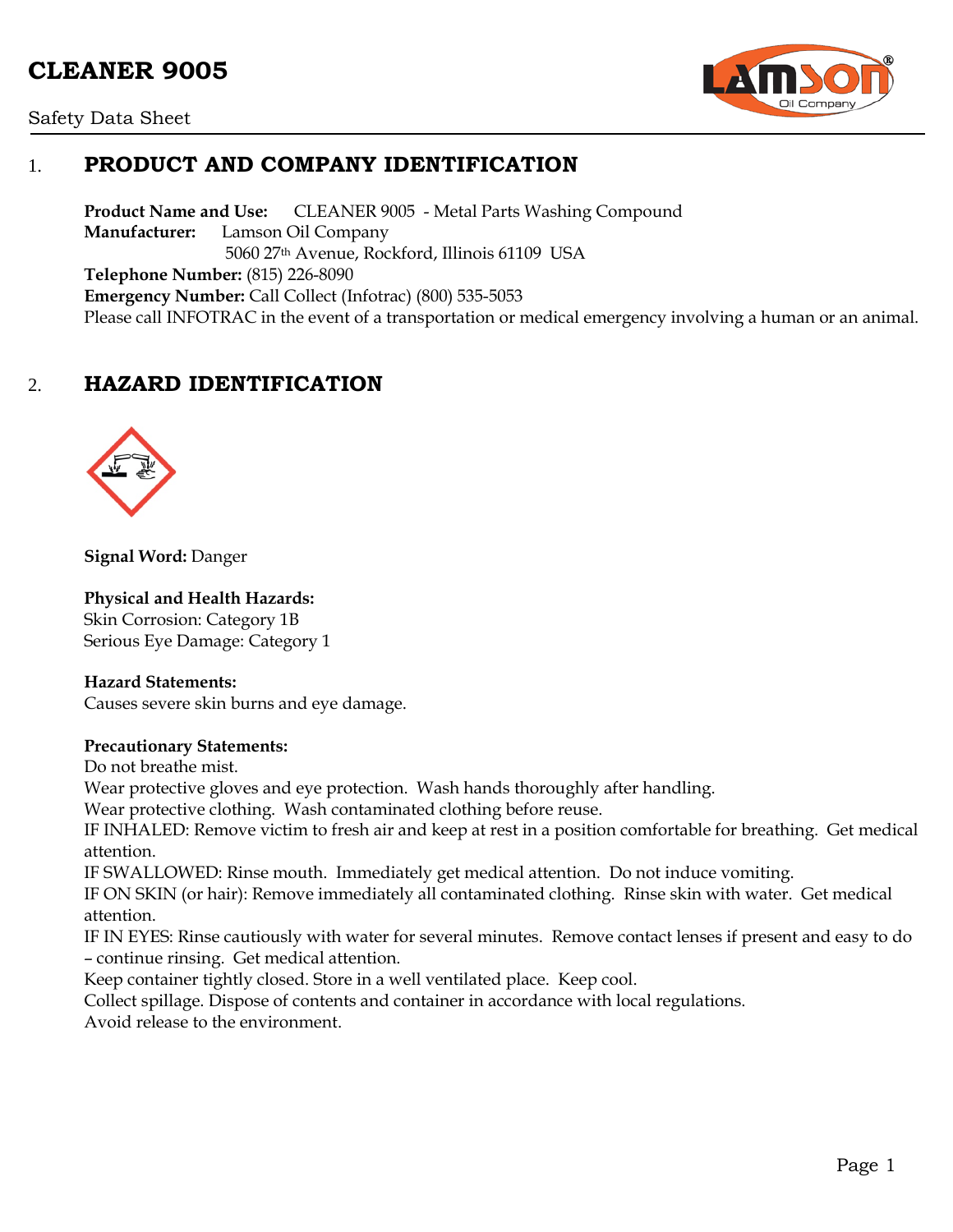### 3. **COMPONENTS**

| CUMPUNEN I 5                   |            |             |                                      |
|--------------------------------|------------|-------------|--------------------------------------|
| <b>Substantial Ingredients</b> | CAS#       | Weight $\%$ | <b>GHS Classification</b>            |
| C8-C10 Ethox Propylalcohols    | 68603-25-8 | $~10\%$     | Eye Dam 1, Ac Aq Tox 2, Chr Aq Tox 2 |
| Sodium Metasilicate            | 6834-92-0  | $< 5\%$     | Skin Cor 1B, Eye Dam 1, Ac Tox Or 4  |
| PEG Oleyl Ether Phosphate      | 39464-92-2 | $< 5\%$     | Eye Dam 1, Skin Ir 2                 |
| Water                          | 7732-18-5  | $> 80\%$    | <b>None</b>                          |

### 4. **FIRST AID MEASURES**

**IF IN EYES**: Rinse cautiously with water for several minutes. Remove contact lenses if present and easy to do – continue rinsing. Get medical attention.

**IF ON SKIN** (or hair): Remove immediately all contaminated clothing. Rinse skin with water. Get medical attention.

**IF SWALLOWED**: Rinse mouth. Immediately get medical attention. Do not induce vomiting.

**IF INHALED**: Remove victim to fresh air and keep at rest in a position comfortable for breathing. Get medical attention.

### 5. **FIRE-FIGHTING MEASURES**

#### **General Hazard**

Under fire conditions substances can be released that require the need for self-contained breathing apparatus and chemical-protective clothing.

#### **Fire-Fighting**

Keep fire exposed containers cool with water spray. Separate unburning product from fire. Use carbon dioxide, foam, or dry chemical extinguishing media to put out fires.

#### **Unusual Decomposition Products Under Fire Conditions**

None

### 6. **ACCIDENTAL RELEASE MEASURES**

#### **Personal Precautions**

Remove greatly contaminated clothing, including shoes and wash thoroughly after contact. Launder contaminated clothing before reuse.

#### **Environmental Precautions**

Stop leak if without risk.

Dike large spills to prevent ingress into sewers and waterways.

Clean spills with absorbent and store in marked containers for disposal.

Rinse area with water to remove slip/fall hazard.

Dispose of contents and container in accordance with local regulations.

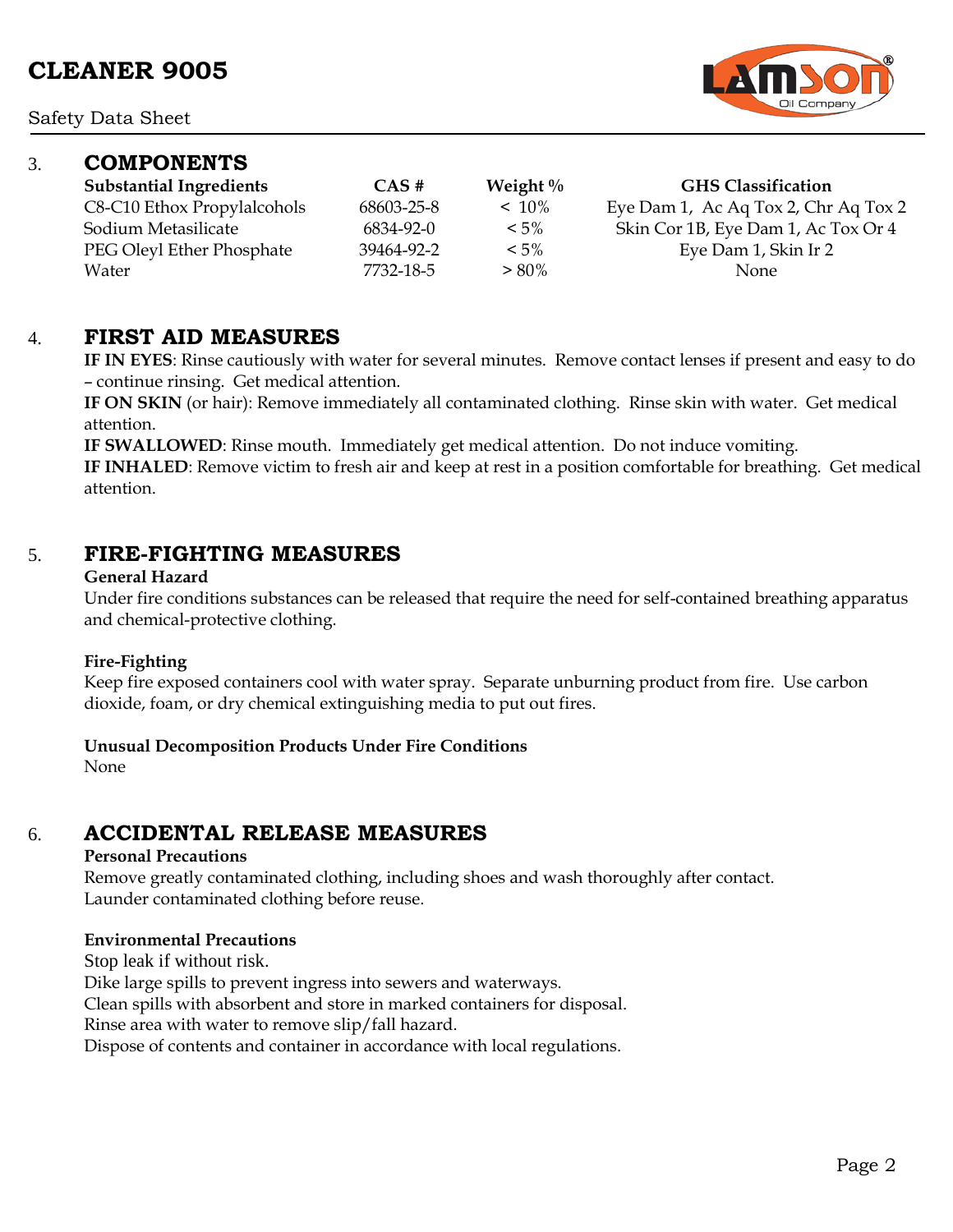# **CLEANER 9005**



Safety Data Sheet

### 7. **HANDLING AND STORAGE**

#### **Safe Handling and Storage**

Store in a well ventilated place. Keep cool. Do not handle, store, or dispense near open flames or ignition sources. Keep containers inside and out of direct sunlight. Avoid extreme temperatures. Product may become cloudy as temperature decreases. Thaw and mix well before using. Do not reuse containers.

#### **Incompatible Products**

Avoid strong oxidizing and reducing agents.

# 8. **EXPOSURE CONTROL AND PERSONAL PROTECTION**

#### **Ventilation**

Local exhaust is usually sufficient. General exhaust is preferred.

#### **Personal Protection**

Use approved respirator when airborne exposure limits are exceeded. Use chemical resistant gloves to avoid prolonged contact. Wear goggles or safety glasses with splashguards.

#### **Work Place Exposure Guide Lines**

None of this product's components have an establish exposure limit. But mist exposure should be avoided.

### 9. **PHYSICAL AND CHEMICAL PROPERTIES**

| <b>Boiling Point:</b>                          | > 200 °F                                  |
|------------------------------------------------|-------------------------------------------|
| Specific Gravity (water =1):                   | 1.03                                      |
| Vapor pressure (mm Hg):                        | $\leq 1$                                  |
| <b>Melting Point:</b>                          | Not Applicable                            |
| Vapor Density (Air =1):                        | > 5                                       |
| Evaporation Rate (butyl Acetate=1):            | ${}_{0.1}$                                |
| Solubility in water:                           | Complete                                  |
| Reactivity in water:                           | NIL                                       |
| <b>Appearance and Odor:</b>                    | Clear, pale liquid; mild odor             |
| Flash point:                                   | $>200$ °F                                 |
| Flammable Limits (volume percent in air):      | LEL: Not Established UEL: Not Established |
| <b>Autoignition Temperature: approximately</b> | Not Established                           |

### 10. **STABILITY AND REACTIVITY**

**Stability:** [ ] Unstable [ X ] Stable **Conditions to avoid:** None **Incompatibility (Materials to avoid):** Strong oxidizing and reducing agents. **Hazardous Decomposition Products:** Thermal decomposition may produce oxides of carbon. **Hazardous Polymerization:** [ ] May Occur [ X ] Will Not Occur **Conditions to Avoid:** Not Applicable